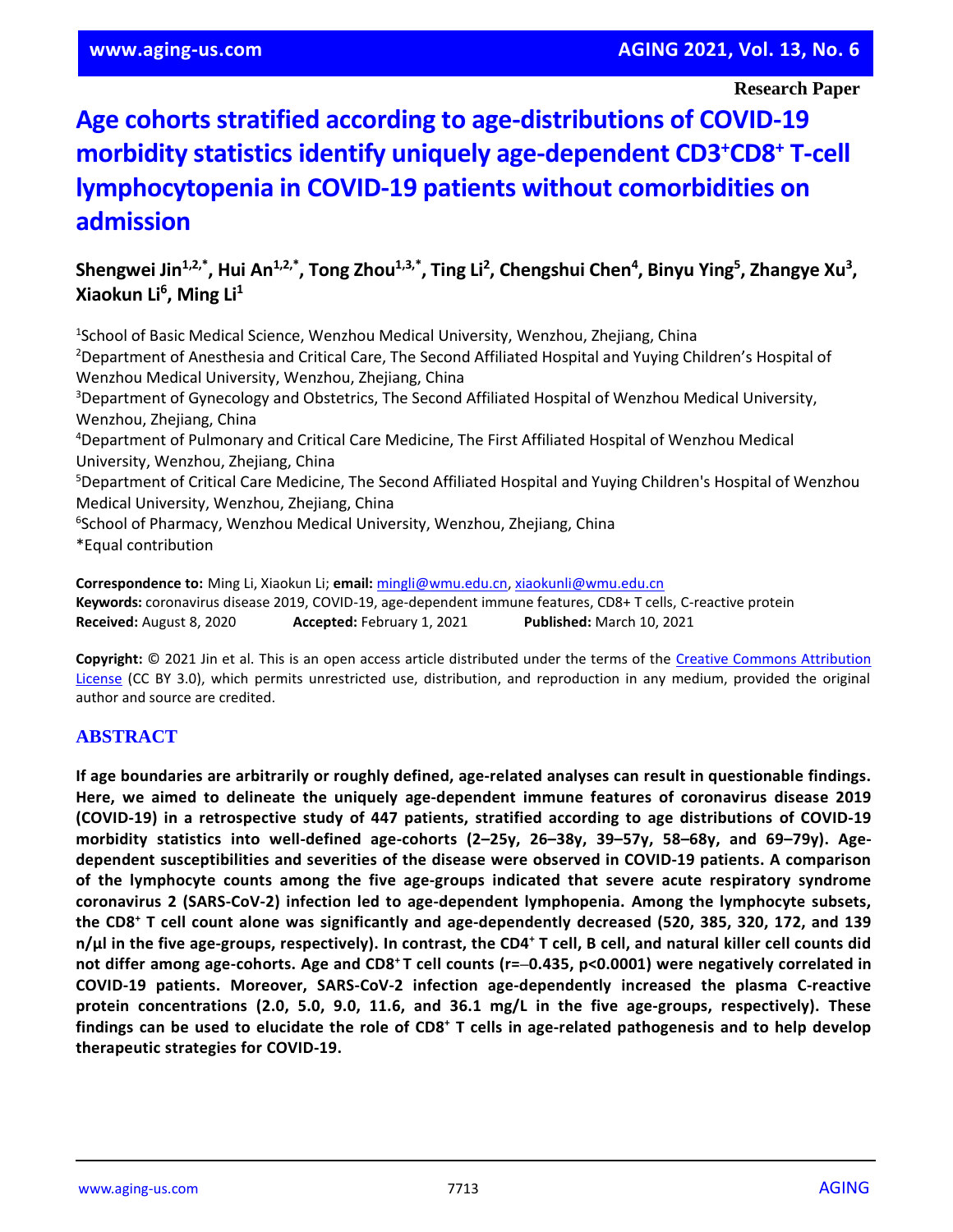# **INTRODUCTION**

The ongoing coronavirus disease 2019 (COVID-19) pandemic has caused a disproportionate mortality in the older population. Differences in its severity among children, adults, and elders have been observed during the early stages of the pandemic [1–3]. While severe acute respiratory syndrome coronavirus 2 (SARS-CoV-2) infection did not alter blood lymphocyte (including T cells and B cells) levels in both mild and moderate COVID-19 cases in children [4], lymphocytes, CD4<sup>+</sup> T cells, CD8<sup>+</sup> T cells, and natural killer (NK) cells were found to be significantly decreased in adults with moderate and severe COVID-19 [3, 5, 6]. Previous age-subgroup analyses of the immune features of COVID-19 focused primarily on roughly defined age boundaries (children, adults, and elders) in a small number of cases. If age boundaries are arbitrarily or roughly defined, age-related analyses can result in inconsistent research findings. In addition, the comorbidities of COVID-19 patients or medical interventions implemented can severely influence its clinical and immunological manifestations. Understanding the underlying mechanisms of less severe COVID-19 in children and young people can help in the development of therapeutic targets for high-risk and older adults; thus, further research on the immune-pathogenesis of COVID-19 in well-defined age-groups is required.

The demographic distribution of COVID-19 incidence is age-dependent. In February 2019, the Chinese Center for Disease Control and Prevention reported a summary of the characteristics of 44,672 confirmed COVID-19 patients from December 2019 to February 2020 of the pandemic. An age-specific bell-shaped incident curve of COVID-19 cases ( $\geq 0 - \leq 20$  years:  $0.9 - 8.1\%$ ,  $\geq 30 - \leq 60$ years:  $17.0 - 19.2\%$ ,  $\geq 80$  years: 3.2 %) and an agedependent linear increase of crude death rate (CDR) were observed [7]. Since COVID-19 detection assays were not performed in patients with no or mild symptoms in the very early stages of the outbreak, this demographic distribution of confirmed COVID-19 cases and CDRs from the earliest stages of the pandemic could have been the result from both age-varying susceptibility and agevarying clinical symptoms. Recently, Davies et al. [8] established an age-stratified transmission model with heterogeneous contact rates between age groups and found that both age-varying susceptibility and agevarying clinical manifestations could have contributed in part to the observed age patterns. This was consistent with the reports that both age-varying susceptibility to SARS-CoV-2 infection [9] and age-varying severity [1] in COVID-19 cases were observed in China. Further studies have also pointed it out that the lower COVID-19 incident rate in older patients was as a result of the lower composition of older age in the general public of China. The COVID-19 incidence risk is low in children but increases in older groups of the general public [10]. Thus, we could speculate that well-defined age boundaries of COVID-19 morbidity may reflect uniquely agedependent immune features among different age populations. In this study, we investigated the agedependent immune features of well-defined age-cohorts stratified according to the rule of grouping neighboring ages with similar COVID-19 incident rates.

#### **RESULTS**

#### **Patient demographics and age- and COVID-19 incidence-specific subgroup characteristics of COVID-19**

As of March 20, 2020, a total of 693 (323 women and 370 men) confirmed COVID-19 patients admitted to 10 hospitals in Wenzhou City, Zhejiang Province were enrolled in this study. Of 693 patients, 246 (35.5%) patients had previously been diagnosed with comorbidities, including cardiovascular and cerebrovascular diseases, respiratory system diseases, malignant tumor, chronic liver and kidney diseases, hypercholesterolemia, diabetes mellitus, and others. Out of 693 cases, approximately six percent (5.6%) of cases presented with a mild disease, 78.9% a moderate one, 12.3% a severe one, and 3.2% a critical ill one. By the data collection deadline, all patients have been discharged. The mean age at COVID-19 onset was 47 years (interquartile range [IQR] 37–56). Almost 53% (53.4%) of the cases were men. After the diagnosis of COVID-19 was confirmed, all patients received antiviral, herbal and supportive therapies.

To optimally understand how the clinical and immunological characteristics evolved in COVID-19 according to an age-dependence, the appropriate categorization of chronological ages was considered. In this study, we used the time interval of 1-year as the age interval to count the confirmed COVID-19 cases. A graphic plot of the number of COVID-19 cases per year vs age produced a bell-shaped curve (Figure 1A). There was a strong positive correlation between the number of confirmed COVID-19 cases and different year-cohorts in the age range of 2 to 57 years  $(r=0.919, p<0.001;$ Figure 1B). In contrast, a negative correlation between the number of confirmed COVID-19 cases and different year-cohorts in the age range of 58 to 93 years was observed ( $r = -0.739$ ,  $p < 0.002$ ; Figure 1C).

To differentiate COVID-19 patients who were previously healthy from those with comorbidities, which showed strong interference in COVID-19 manifestations, data from 447 patients without comorbidities on admission were included in the analysis. Different age-cohorts were combined with their neighboring age cohorts with similar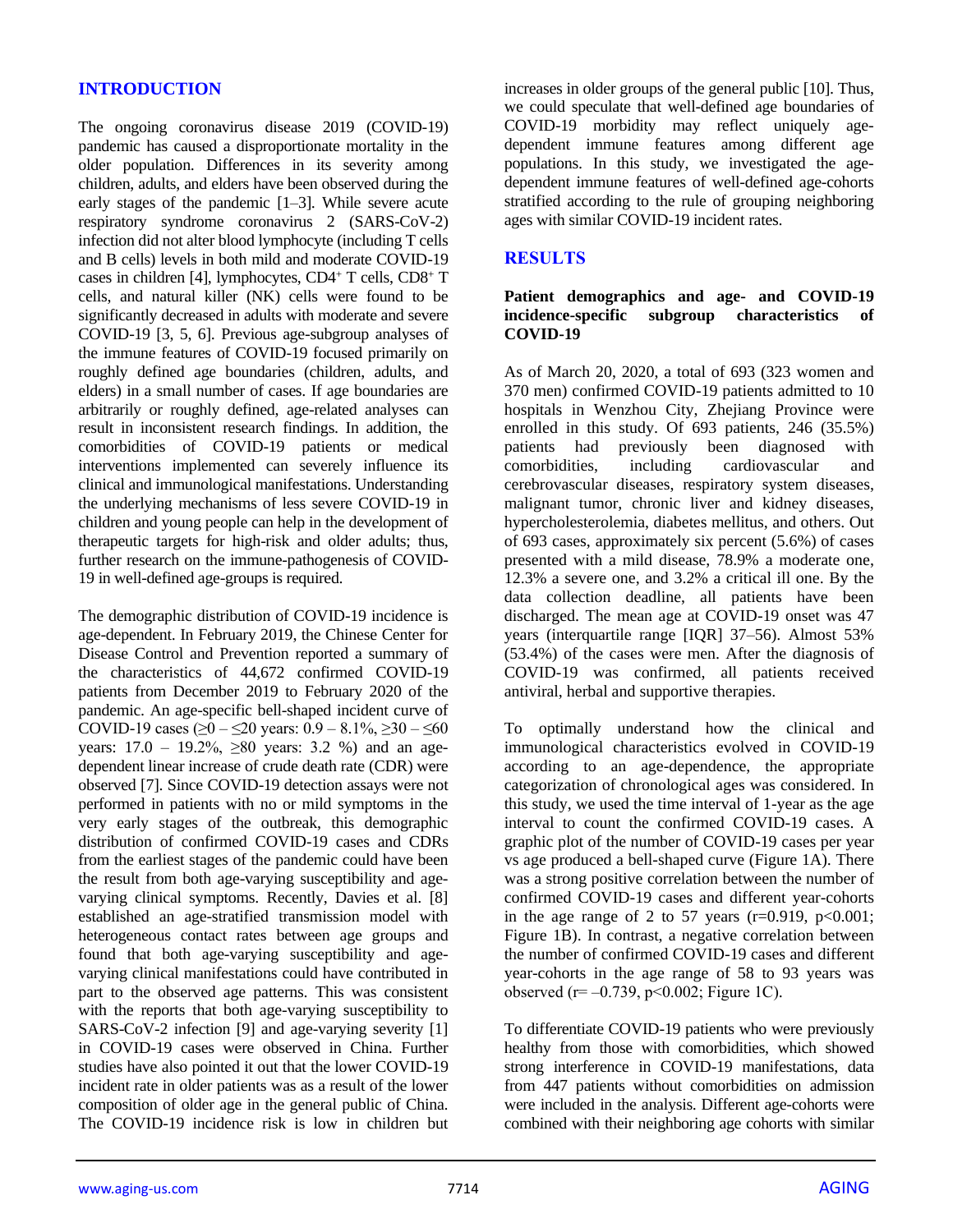incidence counts/year together. Accordingly, five agegroups were formed as follows:  $2-25y$   $(2.0\pm0.3)$ cases/year-cohort, n=34), 26‒38y (10.9±0.8 cases/yearcohort, n=121), 39‒57y (18.4±0.8 cases/year-cohort, n=235), 58‒68y (7.9±0.9 cases/year-cohort, n=41), and 69–79y (2.8 $\pm$ 0.7 cases/year-cohort, n=16) groups (Figure 1D). The COVID-19 incidences in the five age-groups indicated a triangle-shape trend as follows: 0‒25y (7.6%)  $\langle 26 - 38y (27.1\%) \langle 39 - 57y (52.6\%) \rangle$   $\langle 58 - 68y (9.2\%)$   $>69-79y$  (3.6%) (Figure 1E and Table 1, all p < 0.001 "<" or ">" p<0.001 between groups).

The age differences of the severity between children and older adults had been noticed at the early stages of the COVID-19 pandemic [1]. In the present study, Figure 1F shows an age dependence in severity and critical illness among the five age-groups of COVID-19 patients. Patients in the young age-group 2–25y



**Figure 1. The distribution of COVID-19 morbidities and disease severities in different age categories.** (**A**) Detailed distributions of COVID-19 morbidities/age-year, (**B**, **C**) correlations between different age and COVID-19 cases/age-year, (**D**) mean values of COVID-19 cases/age-cohort, (**E**) COVID-19 incidence rate/age-cohort, and (**F**) disease severities in different age categories.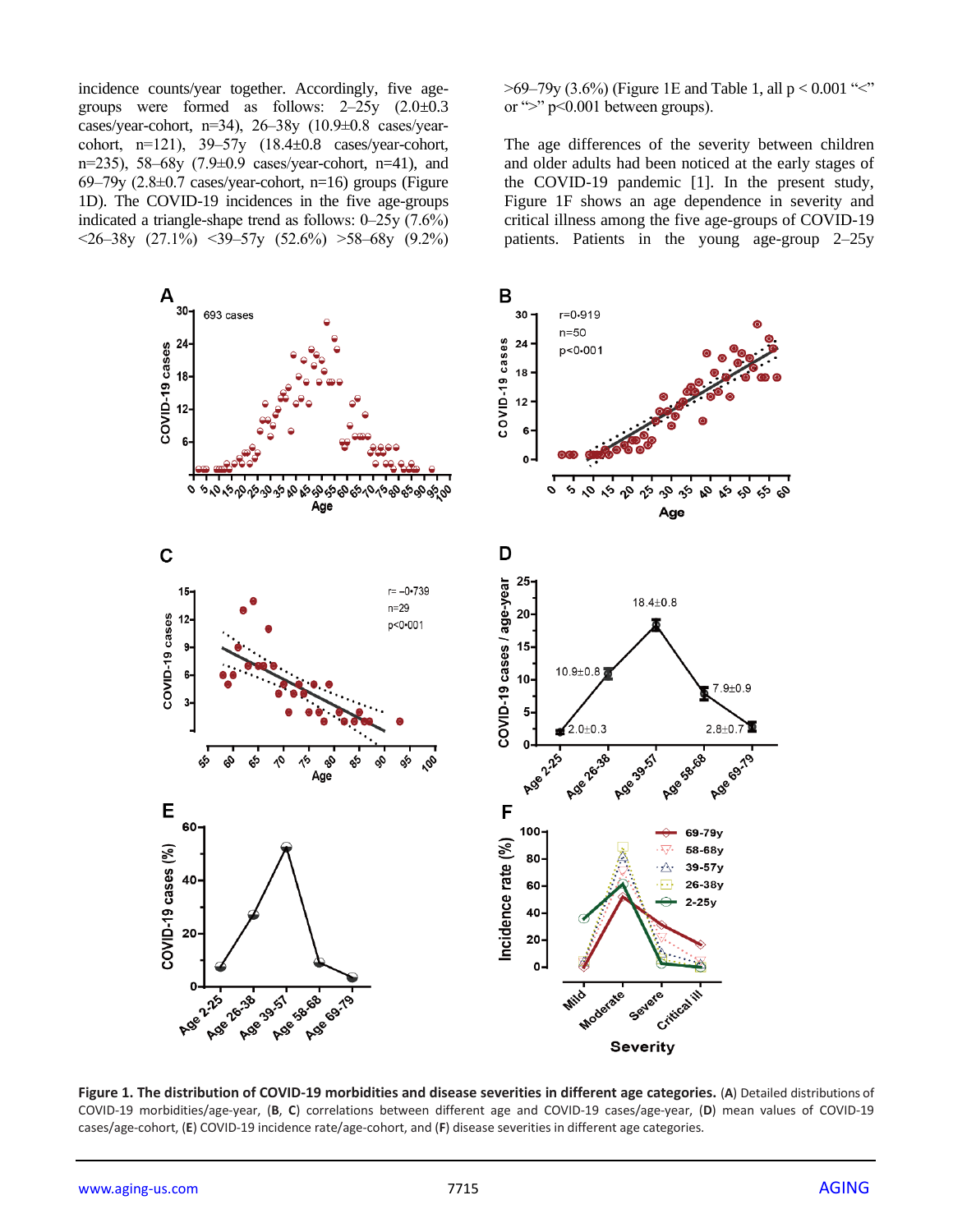|  |  | Table 1. Clinical and laboratory profiles of 447 COVID-19 patients with different age cohorts. |
|--|--|------------------------------------------------------------------------------------------------|
|--|--|------------------------------------------------------------------------------------------------|

|                                                                            |                                 | <b>All patients</b>                                       | $2-25y$              | $26-38y$                    | p<br>values  | $39-57y$                 | p<br>values | 58-68y              | p<br>values                 | $69 - 79y$           | p values                       | p<br>values  |
|----------------------------------------------------------------------------|---------------------------------|-----------------------------------------------------------|----------------------|-----------------------------|--------------|--------------------------|-------------|---------------------|-----------------------------|----------------------|--------------------------------|--------------|
|                                                                            | Reference<br>ranges             | $(n=447)$                                                 | $(n=34)$             | $(n=121)$                   |              | $(n=235)$                |             | $(n=41)$            |                             | $(n=16)$             |                                |              |
| <b>Demographics</b>                                                        |                                 |                                                           |                      |                             |              |                          |             |                     |                             |                      |                                |              |
| Age, years                                                                 |                                 | 44 (34, 53)                                               | 20(13, 23)           | 33(29, 36)                  | aaaa         | 48 (43, 53)              | aaaa/bbbb   | 62(61, 65)          | aaaa/bbbb/c<br>ccc          | 73 (69, 76)          | aaaa/bbbb/cccc/<br>dddd        | < 0.00<br>01 |
| Incidence, %                                                               |                                 |                                                           |                      | 34/447 (7.6) 121/447 (27.1) | aaaa         | 235/447 (52.6) aaaa/bbbb |             | 41/447(9.2)         | bbbb/cccc                   | 16/447(3.6)          | aa/bbbb/cccc/dd<br>$\mathbf d$ |              |
| Gender, Male %<br><b>Severity</b>                                          |                                 | 230/447 (51.5) 23/34 (67.6)                               |                      | 55/121 (45.5)               | $\mathbf{a}$ | 127/235 (54.0)           |             | 16/41(39.0)         | $\mathbf{a}$                | 9/16(56.3)           |                                |              |
| Mild                                                                       |                                 | 26/447 (5.8)                                              | 33/34 (97.1)         | 7/121(5.8)                  | aaaa         | 8/235(3.4)               | aaaa        | 2/41(4.9)           | aaaa                        | 0/16(0)              | aaaa                           |              |
| Moderate                                                                   |                                 |                                                           | 0/34(0)              |                             | aaaa         |                          | aaaa        |                     | aaaa/bbbb/c                 |                      | aaaa/bb/cc                     |              |
|                                                                            |                                 | 377/447 (84.3)                                            |                      | 109/121 (90.1)              |              | 204/235 (86.8)           |             | 25/41(61.0)         | $_{\rm ccc}$                | 10/16(62.5)          |                                |              |
| Severe                                                                     |                                 | 35/447 (7.8)                                              | 1/34(2.9)            | 5/121(4.1)                  |              | 15/235(6.4)              |             | 13/41 (31.7)        | aa/bbbb/ccc<br>$\mathbf{c}$ | 4/16(25.0)           | a/bb/cc                        |              |
| Critical ill                                                               |                                 | 9/447(2.0)                                                | 0/34(0)              | 0/121(0)                    |              | 6/235(2.6)               |             | 1/41(2.4)           |                             | 2/16(12.5)           | $\mathbf c$                    |              |
| Oxygen index, mmHg > 300 mmHg 424 (355, 486) 462 (403, 486) 461 (396, 500) |                                 |                                                           |                      |                             |              | 416 (352, 463)           | bb          | 386<br>(271, 469)   | bbb                         | 379<br>(282, 486)    |                                |              |
| $<$ 300 mmHg                                                               |                                 | 39/354 (11.0)                                             | 1/19(5.3)            | 5/93(5.4)                   |              | 17/190(9.0)              |             | 12/37(32.4)         | a/bbbb/cccc                 | 4/15(26.7)           | bb/c                           |              |
| <b>Laboratory parameters</b>                                               |                                 |                                                           |                      |                             |              |                          |             |                     |                             |                      |                                |              |
| Leukocyte count,<br>$\times 10^9$ /L                                       | $3.5 - 9.5 \times 10^9$<br>/L   | 4.8(3.8, 6.2)                                             | 5.3(4.3, 6.5)        | 4.7(3.5, 6.0)               |              | 4.7(3.8, 6.0)            |             | 5.6(4.4, 7.5)       |                             | 5.4(4.3, 8.0)        |                                | 0.0077       |
| $>10\times10^9$ /L                                                         |                                 | 189/438 (43.2)                                            | 7/33(21.2)           | 35/116 (30.2)               |              | 111/232 (47.8)           | aa/bb       | 22/41 (53.7)        | aa/bb                       | 14/16(87.5)          | aaaa/bbbb/cc/d                 |              |
| Neutrophil count,<br>$\times 10^9$ /L                                      | $1.8 - 6.3 \times 10^9$<br>/L   | $2.9(2.1, 4.1)$ $2.8(2.3, 4.0)$                           |                      | 2.8(1.8, 3.9)               |              | 2.9(2.1, 3.9)            |             | 3.9(2.6, 5.3)       | bb/cc                       | 3.5(2.5, 6.0)        |                                | 0.0014       |
| $>6.3\times10^{9}$ /L                                                      |                                 | 30/442(6.8)                                               | 1/33(3.0)            | 4/119(3.4)                  |              | 15/233(6.4)              |             | 7/41(17.1)          | bb/c                        | 3/16(18.8)           | b                              |              |
| Lymphocyte count,<br>$\times 10^9$ /L                                      | $1.1 - 3.2$<br>$\times 10^9$ /L | $1.3(1.0, 1.6)$ $1.6(1.4, 2.3)$                           |                      | 1.3(1.1, 1.7)               |              | 1.3(1.0, 1.6)            |             | 1.0(0.8, 1.4)       |                             | 0.9(0.5, 1.4)        |                                | < 0.00<br>01 |
| $<$ 1.1 $\times$ 10 <sup>9</sup> /L                                        |                                 | 140/443 (31.6)                                            | 3/33(9.1)            | 30/120(25.0)                | $\rm{a}$     | 75/233 (32.2)            | $\rm{a}$    | 22/41 (53.7)        | aaa/bbb                     | 10/16(62.5)          | aaa/bb/c                       |              |
| <b>NLR</b>                                                                 |                                 | $2.3(1.5, 3.3)$ 1.7 $(1.0, 2.7)$                          |                      | 1.9(1.4, 2.7)               |              | 2.3(1.5, 3.3)            |             | 3.3(2.6, 5.3)       | aaaa/bbbb/c<br>$_{\rm cc}$  | 3.6(1.9, 8.1)        | aa/bb                          | < 0.00<br>01 |
| C-reactive protein,<br>mg/L                                                | $<$ 10 mg/L                     | $7.4$ (3.5, 21.1) 2.0 (0.8, 9.8) 5.0 (2.2, 12.5)          |                      |                             |              | 9.0(3.9, 24.2)           | aa/bb       | 11.6(5.6,<br>31.0)  | aa/bb                       | 36.1 (13.9,<br>57.2) | aaaa/bbbb/c                    | < 0.00<br>01 |
| $>10$ mg/L                                                                 |                                 | 189/438 (43.2) 7/33 (21.2)                                |                      | 35/116(30.2)                |              | 111/232 (47.8)           | aa/bb       | 22/41 (53.7)        | aa/bb                       | 14/16(87.5)          | aaaa/bbbb/cc/d                 |              |
| IL-6, pg/ml                                                                | $<7$ pg/ml                      | 4.0 $(2.5, 12.0)$ 3.8 $(3.0, 5.5)$ 3.5 $(2.1, 5.6)$       |                      |                             |              | 3.8(2.5, 12.9)           |             | 10.3(4.7,<br>36.9)  | $\mathbf b$                 | 12.4(5.4,<br>50.4)   | $\mathbf b$                    | 0.0028       |
| $>7$ pg/ml                                                                 |                                 | 53/168 (31.6)                                             | 2/13(15.4)           | 7/41(17.1)                  |              | 28/87 (32.2)             |             | 10/18(55.6)         | a/bb                        | 6/9(66.7)            | a/bb/c                         |              |
| Lymphocyte subsets                                                         |                                 |                                                           |                      |                             |              |                          |             |                     |                             |                      |                                |              |
| Lymphocytes $/µ1$                                                          | 1100-3200/ul                    | 1300 (1000,<br>1600)                                      | 1600 (1400,<br>2300) | 1300 (1100,<br>1700)        |              | 1300 (1000,<br>1600)     |             | 1000 (800,<br>1400) |                             | 900 (500,<br>1400)   |                                | < 0.00<br>01 |
| $<$ 1000 cells / $\mu$ l                                                   |                                 | 103/443 (23.3)                                            | 2/33(6.1)            | 17/120 (14.2)               |              | 54/233 (23.2)            | a/b         | 20/41 (48.8)        | aaaa/bbbb/c<br>$_{cc}$      | 10/16(62.5)          | aaaa/bbbb/ccc                  |              |
| $CD4+$ cells, / $\mu$ l                                                    |                                 | 550-1440 /µ1 518 (356, 693) 601 (414, 781) 523 (405, 588) |                      |                             |              | 534 (363, 755)           |             | 398 (247,<br>533)   |                             | 378<br>(209, 690)    |                                | 0.0585       |
| $<$ 300 cells /µl                                                          |                                 | 32/193 (16.6)                                             | 0/10(0)              | 6/43(14.0)                  |              | 16/107(15.0)             |             | 6/20(30.0)          |                             | 4/13(30.8)           |                                |              |
| $CD8^+$ cells /µl                                                          |                                 | 320-1250 /µ1 319 (202, 459) 520 (372, 663) 385 (283, 497) |                      |                             |              | 320 (208, 429)           | a           | 172 (94, 313)       | aaa/bbb                     | 139<br>(112, 229)    | aaaa/bbb/c                     | < 0.00<br>01 |
| $<$ 200 cells/ $\mu$ l                                                     |                                 | 47/193 (24.4)                                             | 0/10(0)              | 3/43(7.0)                   |              | 24/107 (22.4)            | $\mathbf b$ | 11/20(55.0)         | bbbb/cc                     | 9/13(69.2)           | bbbb/ccc                       |              |
| CD4+T /CD8+T cell<br>ratio                                                 | $1.5 - 2.0$                     | $1.6(1.2, 2.3)$ $1.1(0.9, 1.5)$                           |                      | 1.3(1.0, 1.6)               |              | 1.8(1.3, 2.4)            | a/bb        | 2.5(1.5, 3.1)       | aa/bbb                      | 2.3(1.9, 3.1)        | aa/bb                          | < 0.00<br>01 |
| $<1.5$ ratio                                                               |                                 | 81/193 (42.0)                                             | 8/10(80.0)           | 30/43(69.8)                 |              | 36/107 (33.6)            | aa/bbbb     | 5/20(25.0)          | aa/bbb                      | 2/13(15.4)           | aa/bb                          |              |
| T cells $/\mu$ l                                                           | 955-2860/µ1                     | 859<br>(570, 1143)                                        | 1217<br>(765, 1410)  | 917<br>(682, 1134)          |              | 888<br>(578, 1183)       |             | 565<br>(369, 870)   | $_{\rm aa}$                 | 497<br>(343, 919)    | $\rm{a}$                       | 0.001        |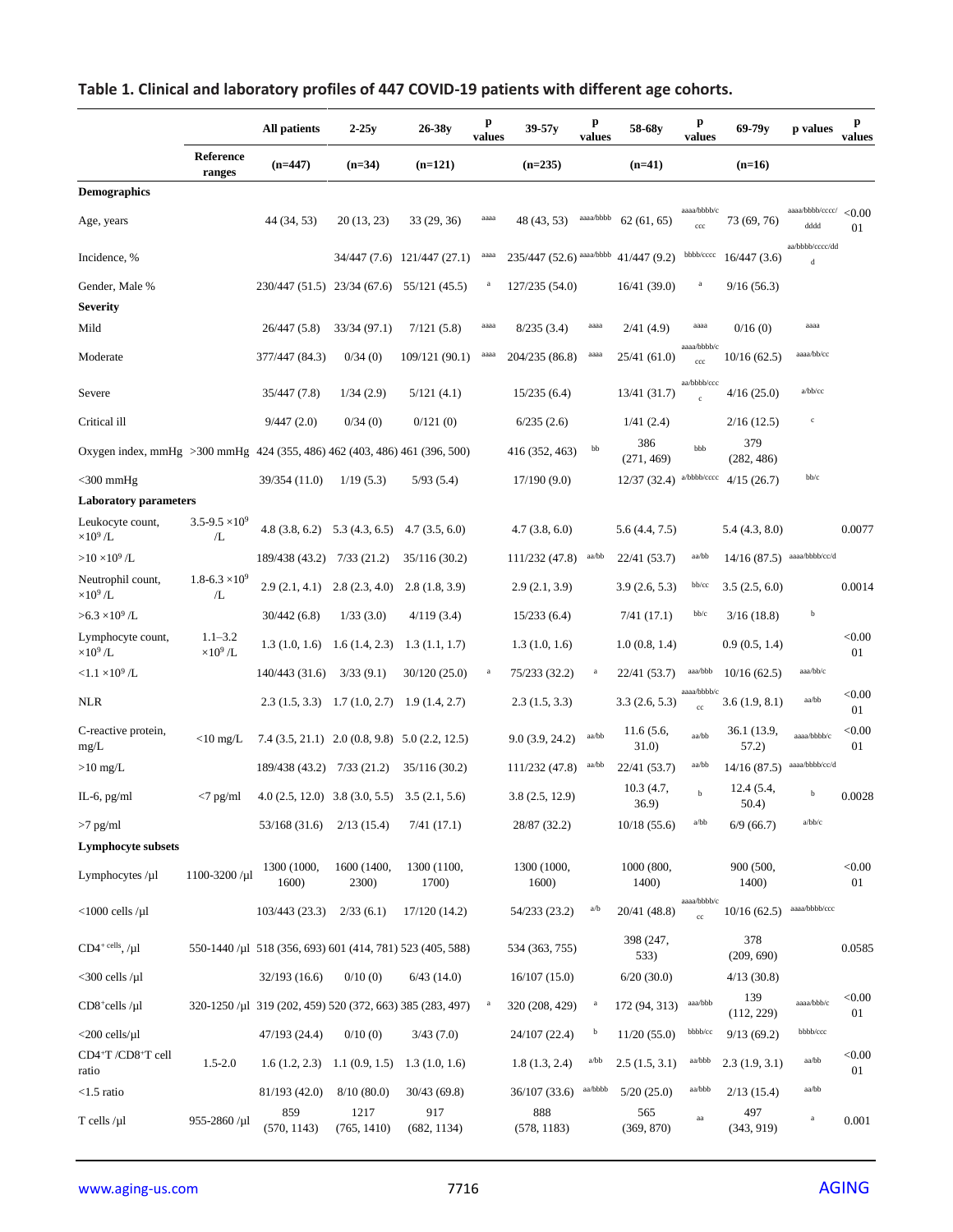| $<$ 500 cells /µl                          |                 | 36/193(18.7)                                              | 0/10(0)   | 4/43(9.3)  | 16/107(15.0)   | 9/20(45.0)        | a/bb/cc | 7/13(53.9)        | aa/bbb/ccc |        |
|--------------------------------------------|-----------------|-----------------------------------------------------------|-----------|------------|----------------|-------------------|---------|-------------------|------------|--------|
| $B$ cells / $\mu$ l                        | $90 - 560 / u1$ | 165 (123, 237) 246 (157, 266) 138 (123, 209)              |           |            | 168 (124, 235) | 164 (101,<br>265) |         | 169 (150,<br>218) |            | 0.4295 |
| $\leq 90$ cells/                           |                 | 10/120(8.3)                                               | 0/8(0)    | 1/19(5.3)  | 8/67(11.9)     | 1/16(6.3)         |         | 0/10(0)           |            |        |
| $NK$ cells / $\mu$ l                       |                 | 150-1100 /µ1 222 (151, 331) 257 (172, 378) 205 (139, 331) |           |            | 222 (155, 352) | 226 (181,<br>284) |         | 181 (40,<br>250)  |            | 0.349  |
| $\langle 150 \text{ cells /}\mu 1 \rangle$ |                 | 28/119 (23.5)                                             | 1/8(12.5) | 5/19(26.3) | 15/67(22.4)    | 3/15(20.0)        |         | 4/10(40.0)        |            |        |

Data are medians (IQRs), n (%), or n/N (%). p values were calculated by Mann-Whitney U test, χ<sup>2</sup> test, or Fisher's exact test, as appropriate. NLR=neutrophil to lymphocyte Ratio. IL=interleukin.  $a,b,c,d \chi^2$  test, Mann-Whitney test, or Fisher's exact test comparing with 2-25y group, 26-38y group, 39-57y group, or 58-68y group respectively. <sup>a</sup>p<0.05, <sup>aa</sup>p<0.01, <sup>aaa</sup>p<0.001, and aaaa<sub>p</sub><0.0001 vs. 2–25y group. <sup>b</sup>p<0.05, <sup>bb</sup>p<0.01, <sup>bbb</sup>p<0.001, and <sup>bbbb</sup>p<0.0001 vs. 26–38y group. <sup>c</sup>p<0.05, <sup>cc</sup>p<0.01, <sup>ccc</sup>p<0.001, and <sup>cccc</sup>p<0.0001 *vs.* 39–57y group. <sup>d</sup>p<0.05, <sup>dd</sup>p<0.01, <sup>ddd</sup>p<0.001, and <sup>dddd</sup>p<0.0001 *vs.* 58–68y group.

experienced a mild infection more frequently (97.1%) than those in the older age-groups. The moderate form was found to be significantly associated with the middle age-groups 26–38y (90.1% cases) and 39–57y (86.8% cases). In contrast, more cases with a severe form were associated with the older age-groups 58–68y (31.7%) and 69–79y (25.0%). The critically ill cases in the agegroups 39–57y, 58–68y, and 69–79y accounted for 2.6%, 2.4% and 12.5% respectively.

#### **Laboratory findings of age- and COVID-19 incidence-specific cohorts on admission**

From our retrospective analysis of 447 patients on admission, 443 patients had their lymphocyte counts recorded. Laboratory parameters, including leukocyte and neutrophil counts, and plasma C-reactive protein (CRP) and interleukin-6 (IL-6) levels were above the normal reference ranges, in contrast to lymphocyte counts as well as lymphocyte subset counts, which were within the lower part of their ranges (Table 1). Compared with the normal reference ranges for the total lymphocyte count  $(1.1 - 3.2 \times 10^9$ /L), B cell count (90– 560 n/ $\mu$ l), NK cell count (150–1100 n/ $\mu$ l), T cell count (955–2860 n/µl), CD4+ T cell count (550–1440 n/µl), CD8<sup>+</sup> T cell count (320–1250 n/µl), and CD4<sup>+</sup>/CD8<sup>+</sup> T cell ratio  $(1.5-2.0)$ , there were  $9.1\%$  cases with low lymphocyte counts  $(\langle 1.1 \times 10^9 \rangle L)$  and 80% cases with low  $CD4^{+}/CD8^{+}$  T cell ratio (<1.5) with no significant changes in other cell counts of lymphocyte subsets, in the SARS-CoV-2 infected age-group 2–25y. In the agegroup 26–38y, SARS-CoV-2 infection further increased cases with a low lymphocyte count  $(25.0\%, p<0.05)$  and decreased the  $CD8^+$  T lymphocyte count (385 cells/ $\mu$ l) when compared with the age-group  $2-25y$  (520 cells/ $\mu$ l, p<0.05). From the age-group 39–57y onwards, the number of cases with lymphopenia  $\left(\frac{1.1 \times 10^9}{L}\right)$  and lower  $CD8^+$  T cell counts  $(\langle 200 \text{ cells/}\mu 1)$  further linearly increased (Figure 2A) (refer to Table 1 for p values). The decrease in the lymphocytes was not due to B cell and NK cell counts, but due to the T cell counts, as the B cell and NK cell counts did not differ among the age-groups (Figure 2B, 2C); however, T cell counts

reduced linearly (Figure 2D). In T cell subpopulations, the CD4<sup>+</sup> T cell counts did not differ among age-groups (Figure 2E). In contrast, the  $CD8^+$  T cell counts (n/µl) dropped linearly and sharply from the age-group 26– 38y onwards (age-group 2–25y [520 (IQR: 372–663)], 26–38y [385 (IQR:283–497)], 39–57y [320 (IQR: 208– 429)], 58–68y [172 (IQR: 94–313)] and 69–79y [139 (IQR: 112–229)], p<0.05, p<0.05, p<0.001 and p<0.001 respectively, Figure 2F). A negative correlation between age and CD8<sup>+</sup> T cell counts was observed in COVID-19 patients ( $r=-0.435$ ,  $n=193$ ,  $p<0.0001$ , Figure 2G), indicating that SARS-CoV-2 infection age-dependently reduces the number of CD8<sup>+</sup> T cells.

Virus infection is usually associated with systemic inflammatory responses [11]. SARS-CoV-2 infection increased cases of hyper leukemia  $(>10×10<sup>9</sup>)$  or high plasma CRP levels  $(>10 \text{ mg/L})$  both from the age-group 39–57y onwards (Table 1 and Figure 2H). Compared with the age-group 26–38y, plasma IL-6 levels were significantly higher in both the 56–68y and 69–79y groups (Figure 2I, both  $p<0.05$ ). These results suggest that systemic inflammatory response to SARS-CoV-2 infection are also age-dependent.

# **DISCUSSION**

As in previous studies, the age differences in the severity between children and older adults have been noticed in the early stages of the COVID-19 pandemic [1]. In adults with COVID-19, total lymphocytes, CD4<sup>+</sup> T cells, CD8<sup>+</sup> T cells, and NK cells decreased significantly [3, 5, 6]. In contrast, in children with COVID-19, no statistically significant differences in the absolute number of lymphocyte and its subsets (including T cells and B cells) were observed [4]. However, subgroup analyses with rough age-defined boundaries (children, adults, and older people), theoretically, resulted in conflicting and questionable findings. Since it is difficult to divide chronological ages naturally into immune- and age-specific groups, the true features of the agedependent immune cell changes of COVID-19 observed thus far, remains to be further clarified.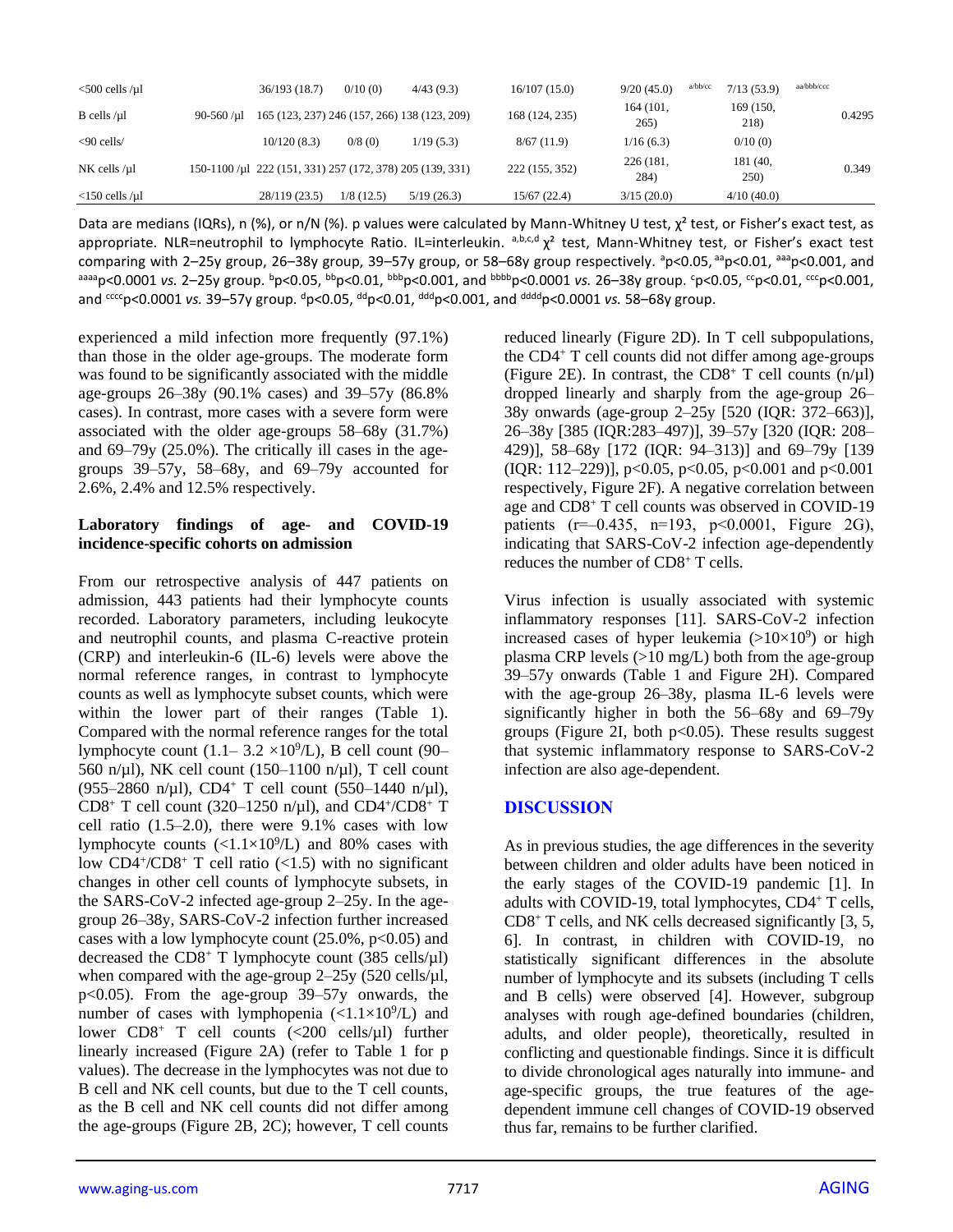

**Figure 2. Blood lymphocyte and subset count, plasma C-reactive protein (CRP) and interleukin 6 (IL-6) levels in COVID-19 patients with different age categories.** (**A**) Lymphocyte counts linearly decreased in the five age groups. (**B**) B cells did not significantly differ among the five age groups. (**C**) Natural killer (NK) cells did not differ among the five age groups. (**D**) Changes in T cell counts in the five age groups. (**E**) CD4<sup>+</sup> T cells did not significantly differ among the five age groups. (**F**) CD8<sup>+</sup> T cell counts linearly decreased in the five age groups. (**G**) Correlation between age and CD8<sup>+</sup> T cell counts. (**H**) CRP levels linearly increased in the five age groups. (**I**) Changes in IL-6 levels in the five age groups. \*p<0.05, \*\*p<0.01, and \*\*\*p<0.001 *vs.* age group 2–25y; †p<0.05, ††p<0.01, and †††p<0.001 *vs*. age group 26–38y; and ǂ p<0.05 *vs*. age group 39–57y.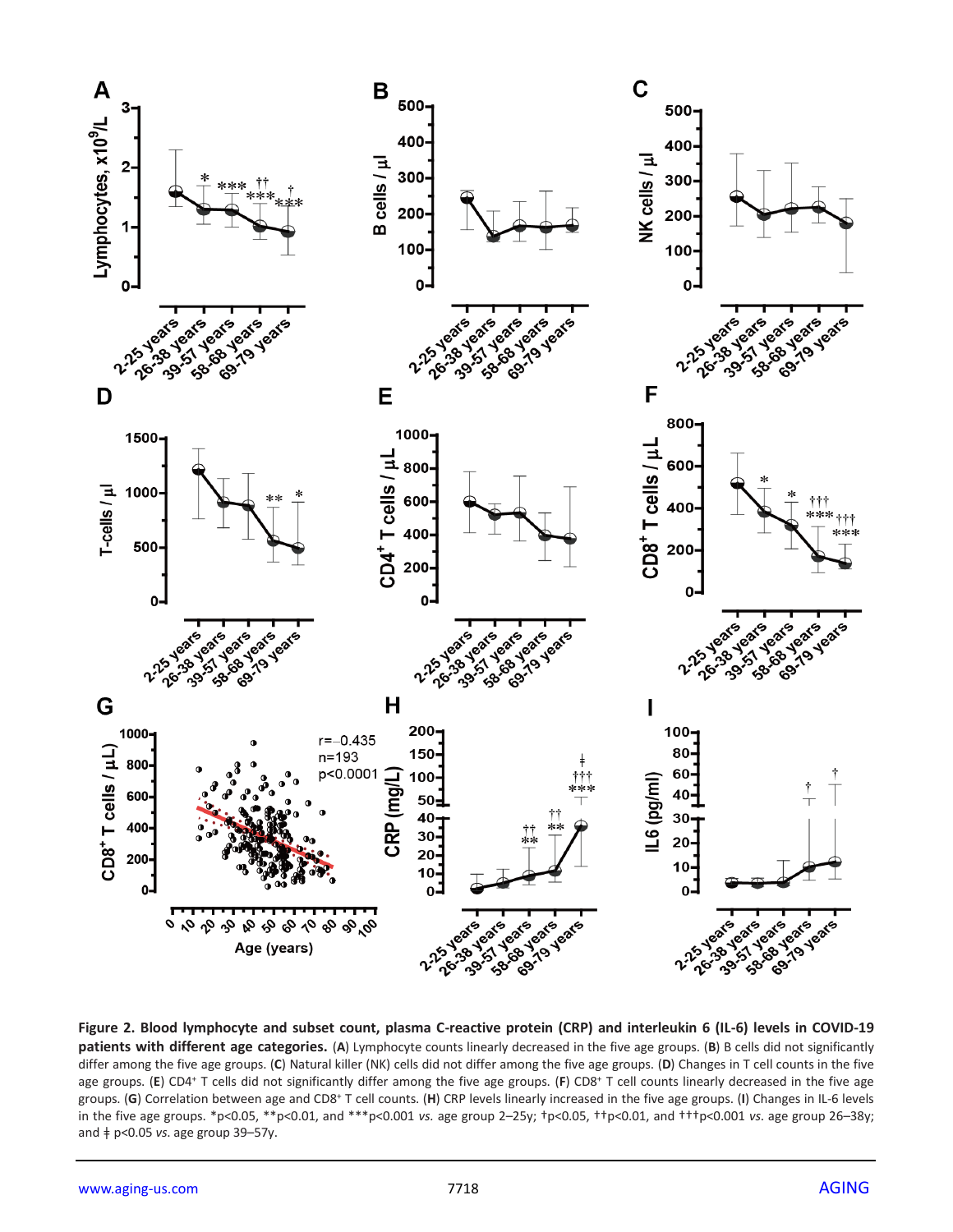Here, we delineated the uniquely age-dependent immune features of COVID-19 based on a retrospective study of well-defined age-cohorts stratified according to the age distributions of COVID-19 morbidity statistics. To differentiate COVID-19 patients who were previously healthy from those with comorbidities or medical interventions, which showed strong interferences in COVID-19 manifestations, data from 447 patients without comorbidities on admission were included in the analysis. In this study, we found that SARS-CoV-2 infection could cause a distinctively agedependent linear reduction in the circulating lymphocytes and T cells, indicating that the ageincidence-dependent division of age groups is tightly associated with the age-dependent immunological response in COVID-19 patients. We noted that both B cells and NK cells were not significantly altered among the five age-groups with COVID-19. This could have been partly due to the direct attack of the T cell [12] by the SARS-CoV-2 virus, thereby producing a more significant decrease in T lymphocytes in COVID-19 patients. The clinical findings that the reduction of T cell counts is strongly associated with the severity of COVID-19 [13] supports this notion. Thus, lymphopenia in COVID-19 attributes mainly to T cells. In the present study, CD8<sup>+</sup> T cell counts alone decreased in an age-dependent manner, while CD8<sup>+</sup> T cell showed a tighter negative correlation  $(r=-0.435,$ p<0.001) with age, suggesting that the CD8<sup>+</sup> T cell subset is the key player in the age-dependent pathological immune-profiles of COVID-19.

The mechanism underlying the significant agedependent lymphopenia in COVID-19 patients is unknown and is possibly attributed to aging related immunosenescence [2]. Both human and animal studies have shown that CD8<sup>+</sup> cytotoxic T cells were critical in the mediation of viral clearance in human respiratory syncytial virus and influenza A virus infections [14–18]. In SARS-CoV infections, T cell lymphopenia and a decrease in CD8<sup>+</sup> T cells are a prominent part of the disease, which may be due to a direct infection of lymphocytes by SARS-CoV or lymphocyte sequestration in the lung [19]. Thus, cytotoxic immunity (particularly for  $CD8<sup>+</sup>$  T cells) may be a key player in the determination of age-dependent antiviral processes in COVID-19 patients. As the older age-groups had more severe and critically ill cases, our data was consistent with previous findings which indicated that CD8<sup>+</sup> T cells may be an independent predictor for COVID-19 severity [5].

In both SARS-CoV and SARS-CoV-2 infections, proinflammatory cytokines including IL-6 and tumor necrosis factor (TNF)-α were found to be markedly higher in severe cases than in moderate cases [3, 20]. In the present study, the abnormal high IL-6 levels were observed in the older age-groups alone. CRP, which is the first acute-phase protein to be identified during tissue damage or inflammation, age-dependently and linearly increased in the age-groups 39–57y, 58–69y, and 69–79y when compared with the age-group 2–25y. This suggested that the tissue damage or inflammatory marker CRP may be considered as an independent marker associated with the age-dependent disease severity of COVID-19.

There were a few of limitations in this study. First, this retrospective study mainly analyzed the data associated with counts of T cell subsets, B cells and NK cells; the function of these cells and the roles of other immune cells and inflammatory cells remain to be determined. Second, the age-groups  $2-25y$  (n=34), 58–68y (n=41), and 69–79y (n=16) comprised a relatively small number of patients; therefore, caution should be taken with regard to the interpretation of these results, and statistical non-significance may not rule out differences among the different age-groups. Third, age disparities in COVID-19 cases may be explained by other factors associated with differences in the susceptibilities and manifestations of clinical symptoms among the age groups. The present study did not address or identify these differences.

In conclusion, based on an age-COVID-19 incidencedependent division of chronological age, we found that the SARS-CoV-2 infection induced an age-dependent lymphopenia, particularly an age-dependent decrease in  $CD8^+$  T cell counts. The  $CD8^+$  T cell subset is critical in the mediation of viral clearance, and our studies revealed that it may also be a major player in immunosenescence, referred to the age-dependent decline of the immune system. Furthermore, the CRP responses to COVID-19 is also age-dependent. Gaining a deeper comprehension of the age-related factors that can induce age-dependent changes in the immune features and their association with the COVID-19 severities is of importance in the understanding and management of the disease.

# **MATERIALS AND METHODS**

# **Study design and participants**

We performed a retrospective review of the medical records of 693 COVID-19 patients admitted to 10 hospitals in Wenzhou City, Zhejiang Province, China as of March 20, 2020. The diagnosis of COVID-19 was made according to the interim guidance of the World Health Organization [21] and confirmed by RNA detection of the 2019-nCoV in the clinical laboratories of hospitals as described previously [11]. Based on the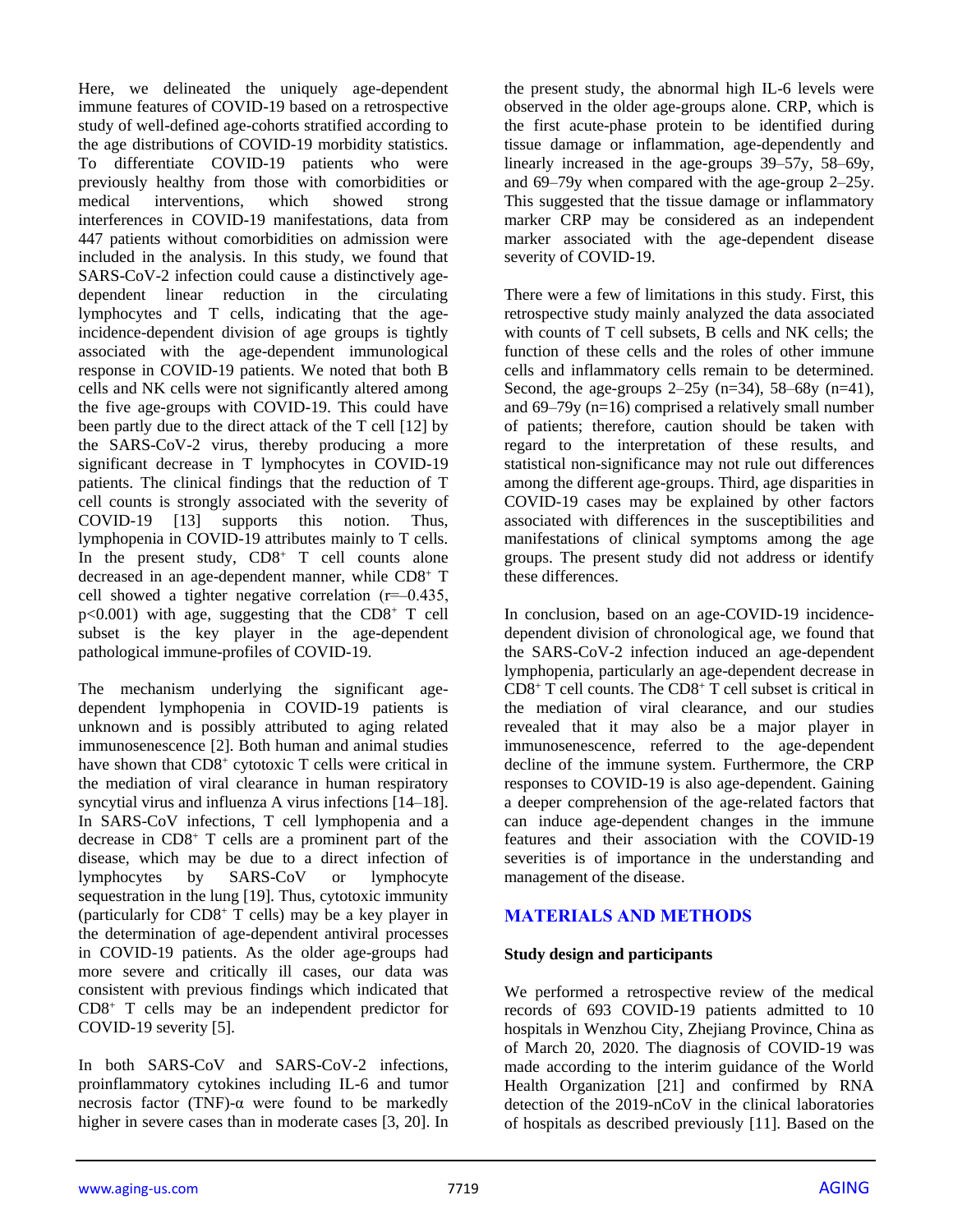guidelines for diagnosis and management of COVID-19 (7th edition, in Chinese) released by the National Health Commission of China [22], the COVID-19 patients were stratified into mild (with mild symptoms and no sign of pneumonia), moderate (with pneumonia and arterial oxygen partial pressure/fractional inspired oxygen [PaO2/FIO2] >300 mmHg), severe (with pneumonia and respiratory distress, respiratory rate >30 breaths/min; oxygen saturation <93% at rest; and PaO2/FIO2 <300 mmHg) and critically ill (with respiratory failure and a requirement for mechanical ventilation, shock, and complications from other organ failures that required monitoring and treatment in the intensive care unit) groups.

This study was reviewed and approved by the Ethics Committee of Wenzhou Medical University (Ref 2020002). Written informed consent was waived due to the rapid emergence of COVID-19.

Accurate patient age-subgrouping is an important prerequisite for the generation of accurate agedependent results. If the age boundaries are arbitrarily or roughly defined, the age-related analysis could result in questionable findings. As medical interventions can influence many parameters giving rise to conflicting data, the parameters were assessed only at prehospitalization. To further differentiate COVID-19 patients who were previously healthy from those with comorbidities, which showed strong interference in COVID-19 manifestations, data from 447 patients without comorbidities on admission were included in the analysis. Therefore, different age-cohorts were combined with their neighboring age cohorts with similar incidence counts/year together. Accordingly, the five age-groups,  $2-25y$ ,  $26-38y$ ,  $39-57y$ ,  $58-68y$ , and 69–93y were formed.

# **Collection of clinical and laboratory data**

We collected epidemiological, demographic, clinical, laboratory, treatment, and outcome data from the electronic medical records. Data were obtained and curated with a customized data collection form. Three physicians (CC, BY, and TL) and a third researcher (SJ) checked all the data and adjudicated any differences in interpretation among the three primary reviewers. Routine blood examinations in patients on admission included complete blood counts (white blood cells, neutrophils, lymphocytes, and platelets), serum biochemical tests (for renal and liver function, creatine kinase, lactate dehydrogenase, myocardial enzymes, CRP, IL-6, IL-2, IL-4, IL-5, IL-10, TNF-α, and IFN-γ). The coagulation tests, prothrombin time, activated partial thromboplastin time, fibrinogen test, and d-dimer test were also performed.

#### **Flow cytometry analysis**

To detect the phenotypic characteristics of the lymphocytes (CD4<sup>+</sup> and CD8<sup>+</sup> T-cells, and B-cells and NK cells), samples of ethylenediaminetetraacetic acid anticoagulated peripheral blood (2 mL) were collected from COVID-19 patients before initial treatment and a second sample was collected after 12 days of treatment. Measurements were performed as previously described [6]. Briefly, CD4<sup>+</sup> and CD8<sup>+</sup> T-cell, CD19<sup>+</sup> B-cell, and  $CD16^+CD56^+$  NK-cell staining was performed with the following antibodies: Peridin chlorophyll proteinconjugated anti-human CD3 mAb (BD Biosciences, California, USA), allophycocyanin (APC)-conjugated anti-human CD4 mAb (BD Biosciences), APC/Cy7 conjugated anti-human CD8 mAb (Biolegend, USA), APC-conjugated anti-human CD19 mAb (BD Biosciences), APC-conjugated anti-human CD16, and Brilliant™ Violet 510 (BV-510)-conjugated anti-human CD56 mAb (Biolegend). The gate strategy of CD4<sup>+</sup> Tcells, CD8<sup>+</sup> T-cells, B-cells, and NK cells was executed as CD3<sup>+</sup>CD4<sup>+</sup> , CD3<sup>+</sup>CD8<sup>+</sup> , CD3<sup>−</sup>CD19<sup>+</sup> , and CD3<sup>−</sup>CD16<sup>+</sup> /CD56<sup>+</sup> , respectively, and the cells were analyzed using multiple-color flow cytometry on a BD FACS Canto II flow cytometry system (BD Biosciences).

#### **Statistical analyses**

Where appropriate according to the data distribution, the results were reported as means±standard deviations, medians (IQRs), or as categorical variables as numbers and percentages. The distributions were compared using the D'Agostino and Pearson omnibus normality, Shapiro-Wilk normality, and Kolmogorov-Smirnov tests. Categorical variables were shown as frequencies (%). The Mann-Whitney U test, Kruskal-Wallis test,  $\gamma^2$ test, Chi-square with a Yates' correction, or Fisher's exact test was used for nonparametric data where appropriate. Spearman correlation coefficients were performed to determine the associations between variables. A p-value of  $< 0.05$  was considered statistically significant. GraphPad Prism 8.0 software (GraphPad Software, Inc., San Diego, CA, USA) was used for the statistical analyses.

# **Ethical approval**

This study conformed to the ethical guidelines of the 1975 Declaration of Helsinki. The ethics approval has been issued by the Ethics Committee of Wenzhou Medical University (Ref 2020002).

# **AUTHOR CONTRIBUTIONS**

ML and XL contributed equally to this paper and are joint corresponding authors. SJ, HA and TZ are joint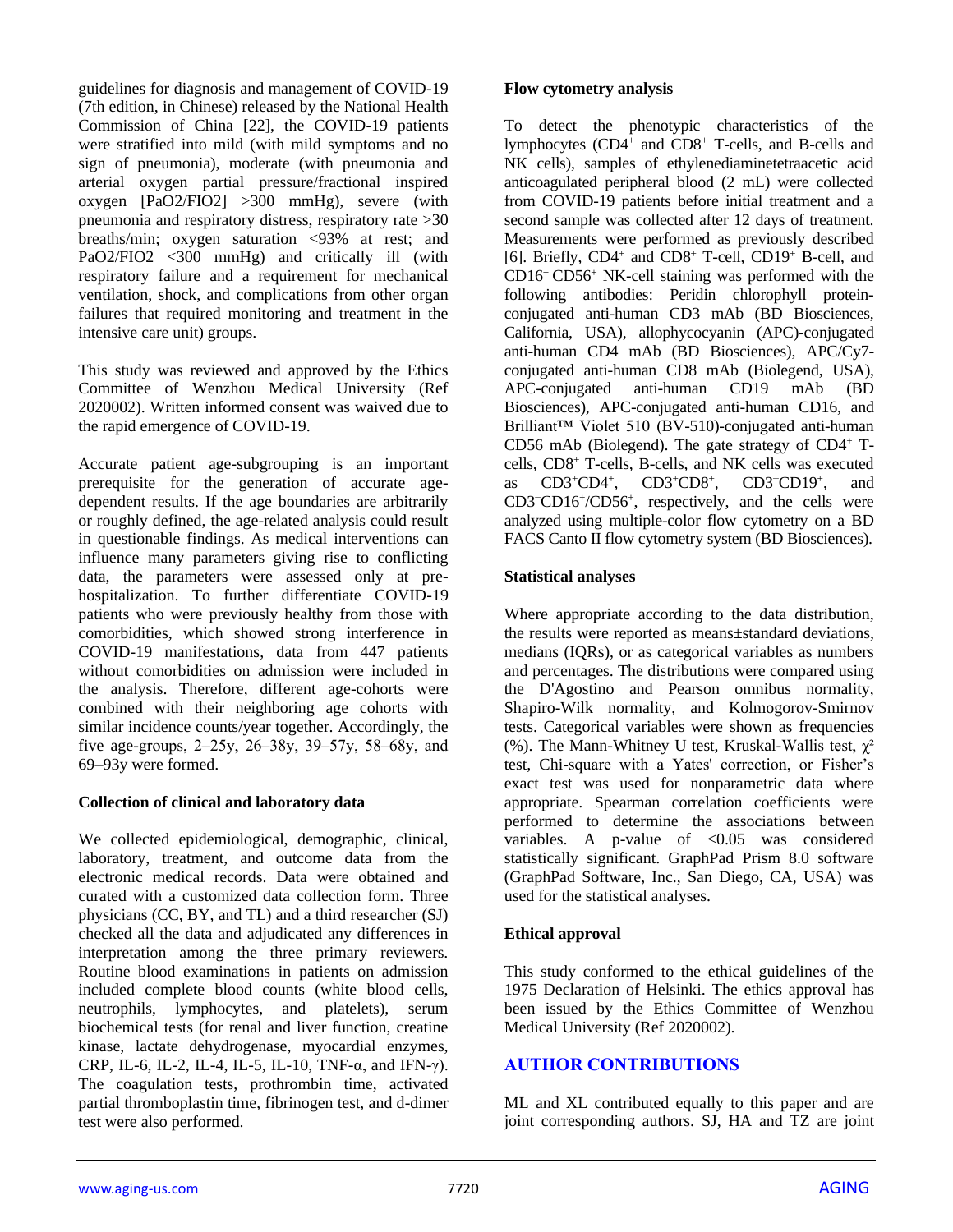first authors. The corresponding and first authors conceived and designed the study. ML and XL had full access to all of the data in the study and take responsibility for the integrity of the data and the accuracy of the data analysis. ML, SJ, HA and TZ drafted the paper. ML, SJ, HA, ZX and TZ did the analysis, and all authors critically revised the manuscript for important intellectual content and gave final approval for the version to be published. TL, CC and BY collected the data. All authors agree to be accountable for all aspects of the work in ensuring that questions related to the accuracy or integrity of any part of the work are appropriately investigated and resolved.

# **ACKNOWLEDGMENTS**

We acknowledge all health-care workers involved in the diagnosis and treatment of patients in 10 hospitals in Wenzhou, Zhejiang, China; and we thank Mengzhen Xie, Shan Li, Caili Huang, Saijing Chen and Juan Bai for help with collating the bulk of the material reported in this investigation. This work was supported by the National Natural Science Foundation of China (grants 81670336 and 82070855), the Wenzhou Grant for Scientific Talents, Wenzhou Science and Technology Bureau (RX2016003); the Key Research and Development Program of Zhejiang Province (2019C03011); and Special Project for Significant New Drug Research and Development in the Major National Science and Technology Projects of China (2020ZX09201002); Wenzhou Science and Technology Key problem program (ZY2020001). The funder had no role in this study design, data collection, analysis and interpretation, or writing of the report. The corresponding authors (ML and XL) had full access to all the data in the study and had final responsibility for the decision to submit for publication.

#### **CONFLICTS OF INTEREST**

The authors declare that they have no conflicts of interest.

#### **REFERENCES**

- 1. Zhou F, Yu T, Du R, Fan G, Liu Y, Liu Z, Xiang J, Wang Y, Song B, Gu X, Guan L, Wei Y, Li H, et al. Clinical course and risk factors for mortality of adult inpatients with COVID-19 in Wuhan, China: a retrospective cohort study. Lancet. 2020; 395:1054–62. [https://doi.org/10.1016/S0140-6736\(20\)30566-3](https://doi.org/10.1016/S0140-6736(20)30566-3) PMID[:32171076](https://pubmed.ncbi.nlm.nih.gov/32171076)
- 2. Dhochak N, Singhal T, Kabra SK, Lodha R. Pathophysiology of COVID-19: why children fare better than adults? Indian J Pediatr. 2020; 87:537–46.

<https://doi.org/10.1007/s12098-020-03322-y> PMI[D:32410003](https://pubmed.ncbi.nlm.nih.gov/32410003)

3. Chen G, Wu D, Guo W, Cao Y, Huang D, Wang H, Wang T, Zhang X, Chen H, Yu H, Zhang X, Zhang M, Wu S, et al. Clinical and immunological features of severe and moderate coronavirus disease 2019. J Clin Invest. 2020; 130:2620–29.

<https://doi.org/10.1172/JCI137244> PMID[:32217835](https://pubmed.ncbi.nlm.nih.gov/32217835)

- 4. Wu H, Zhu H, Yuan C, Yao C, Luo W, Shen X, Wang J, Shao J, Xiang Y. Clinical and Immune Features of Hospitalized Pediatric Patients With Coronavirus Disease 2019 (COVID-19) in Wuhan, China. JAMA Netw Open. 2020; 3:e2010895. [https://doi.org/10.1001/jamanetworkopen.2020.1089](https://doi.org/10.1001/jamanetworkopen.2020.10895) [5](https://doi.org/10.1001/jamanetworkopen.2020.10895) PMI[D:32492165](https://pubmed.ncbi.nlm.nih.gov/32492165/)
- 5. Wang F, Nie J, Wang H, Zhao Q, Xiong Y, Deng L, Song S, Ma Z, Mo P, Zhang Y. Characteristics of peripheral lymphocyte subset alteration in COVID-19 pneumonia. J Infect Dis. 2020; 221:1762–69. <https://doi.org/10.1093/infdis/jiaa150> PMI[D:32227123](https://pubmed.ncbi.nlm.nih.gov/32227123)
- 6. Jiang Y, Wei X, Guan J, Qin S, Wang Z, Lu H, Qian J, Wu L, Chen Y, Chen Y, Lin X. COVID-19 pneumonia: CD8<sup>+</sup> T and NK cells are decreased in number but compensatory increased in cytotoxic potential. Clin Immunol. 2020; 218:108516. <https://doi.org/10.1016/j.clim.2020.108516> PMI[D:32574709](https://pubmed.ncbi.nlm.nih.gov/32574709)
- 7. Epidemiology Working Group, Strategy and Policy Working Group for NCIP Epidemic Response. [Cluster investigation Technical Guidelines for the 2019 Novel Coronavirus Pneumonia (COVID-19), China (1st Trial Version)]. Zhonghua Liu Xing Bing Xue Za Zhi. 2020; 41:293–95. PMI[D:32072794](https://pubmed.ncbi.nlm.nih.gov/32072794/)
- 8. Davies NG, Klepac P, Liu Y, Prem K, Jit M, Eggo RM, and CMMID COVID-19 working group. Age-dependent effects in the transmission and control of COVID-19 epidemics. Nat Med. 2020; 26:1205–11. <https://doi.org/10.1038/s41591-020-0962-9> PMI[D:32546824](https://pubmed.ncbi.nlm.nih.gov/32546824)
- 9. Zhang J, Litvinova M, Liang Y, Wang Y, Wang W, Zhao S, Wu Q, Merler S, Viboud C, Vespignani A, Ajelli M, Yu H. Changes in contact patterns shape the dynamics of the COVID-19 outbreak in China. Science. 2020; 368:1481–86. <https://doi.org/10.1126/science.abb8001> PMI[D:32350060](https://pubmed.ncbi.nlm.nih.gov/32350060)
- 10. Li H, Wang S, Zhong F, Bao W, Li Y, Liu L, Wang H, He Y. Age-dependent risks of incidence and mortality of COVID-19 in Hubei province and other parts of China. Front Med (Lausanne). 2020; 7:190.